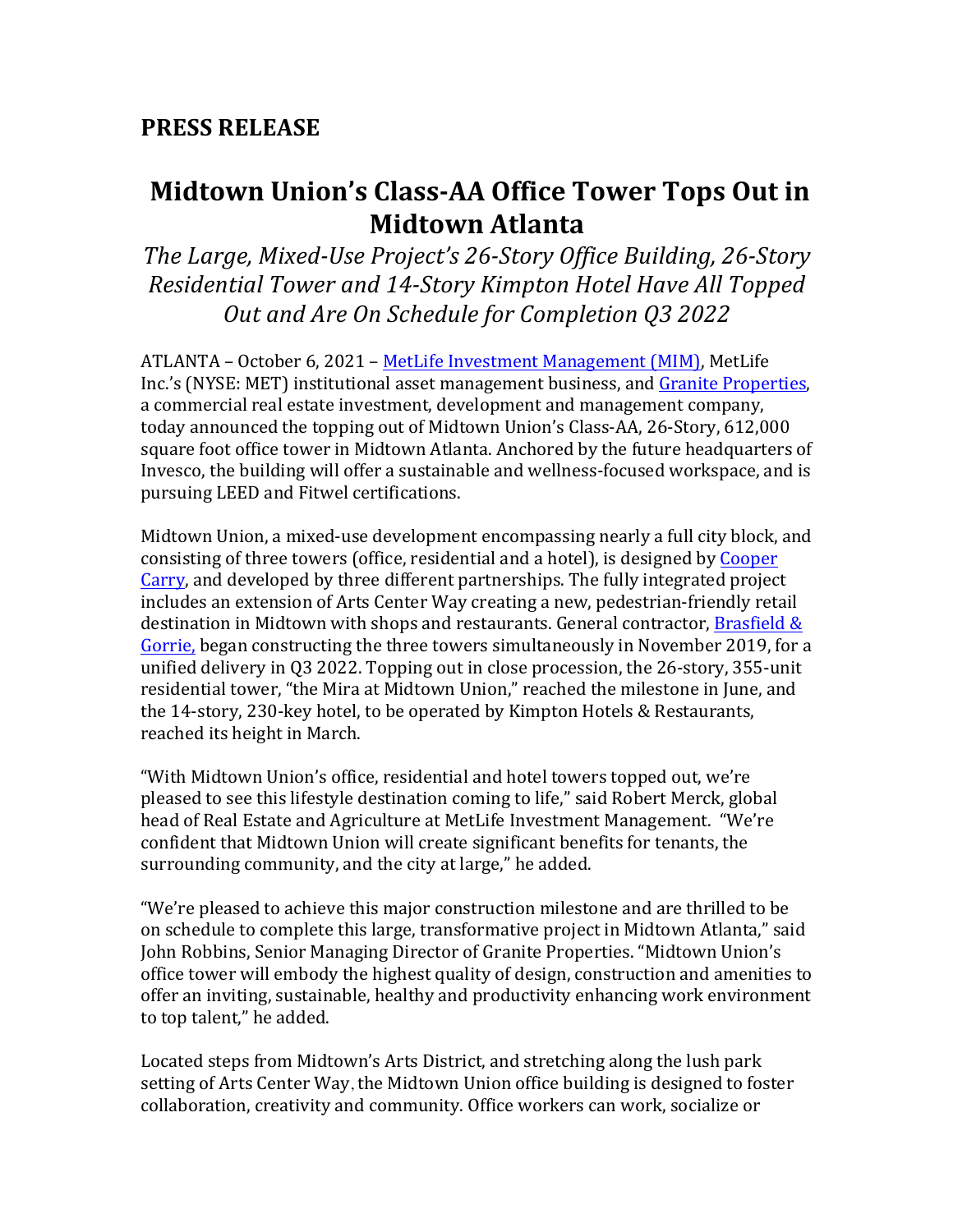unwind in the airy, multi-level hospitality lobby, and enjoy fresh air and natural light at the  $12,000$  square foot landscaped outdoor amenity terrace on the  $8<sup>th</sup>$  floor. The amenity terrace will connect to a fitness center, boardroom, conference meeting facilities and a customer lounge offering additional common spaces to gather. Each floor will feature 14-ft floor-to-ceiling glass, allowing natural light to permeate throughout the entire floor. Health and wellness features will include the installation of the clean air technology, Needlepoint Bipolar Ionization, in the building's HVAC system; motorized revolving entry doors; touchless fixtures in restrooms; outdoor green spaces to work and meet; and, a destination dispatch elevator system, allowing office workers to operate elevators remotely via their smartphone.

"With ample open space and greenery within a park setting, Midtown Union will be a healthy and well place to work whether that happens at your desk or at the elevated landscape deck," said Bill Halter, Principal in the Office Workplace Studio at Cooper Carry. "We applied a biophilic design strategy that integrates this new era office building within a natural setting."

In addition to the office tower, Midtown Union consists of:

- A luxury apartment complex called the Mira at Midtown Union developed by StreetLights Residential and MetLife Investment Management. The building will offer studio, one-, two-, or three-bedroom floor plans, ranging in size from 496 to 1,731 square feet. Numerous luxury amenities are planned, including concierge services, a coffee bar, a resident bar and lounge, conference and co-working spaces, a pet spa, and an outdoor amenity deck with a pool, seating and grilling stations overlooking Midtown Atlanta.
- A Kimpton hotel developed by MetLife Investment Management and AMS Hospitality. The hotel will offer a chef-driven restaurant and bar, a secondstory bar and lounge, and 5,400 square feet of meeting and events space.
- An extension of Arts Center Way creating a new pedestrian-friendly retail destination offering 32,000 square feet of shops and restaurants as well as green space.
- 635,000 square foot parking deck providing 1,909 parking spaces.

"Complicated projects often don't require a complicated solution. They just need great people working hard together, marching down a clearly defined path toward a common goal," said Brasfield & Gorrie Vice President and Division Manager Mike Foushee. "The people on this project have exemplified everything that the word 'team' represents. We're grateful for the partnership that we share with MetLife, Granite Properties and Cooper Carry, and we look forward to tackling more challenges together in the future."

Midtown Union offers exceptional accessibility via four points of ingress and egress, offers "first-on/first-off" access to the I-75/85 Connector, and is a 2-minute walk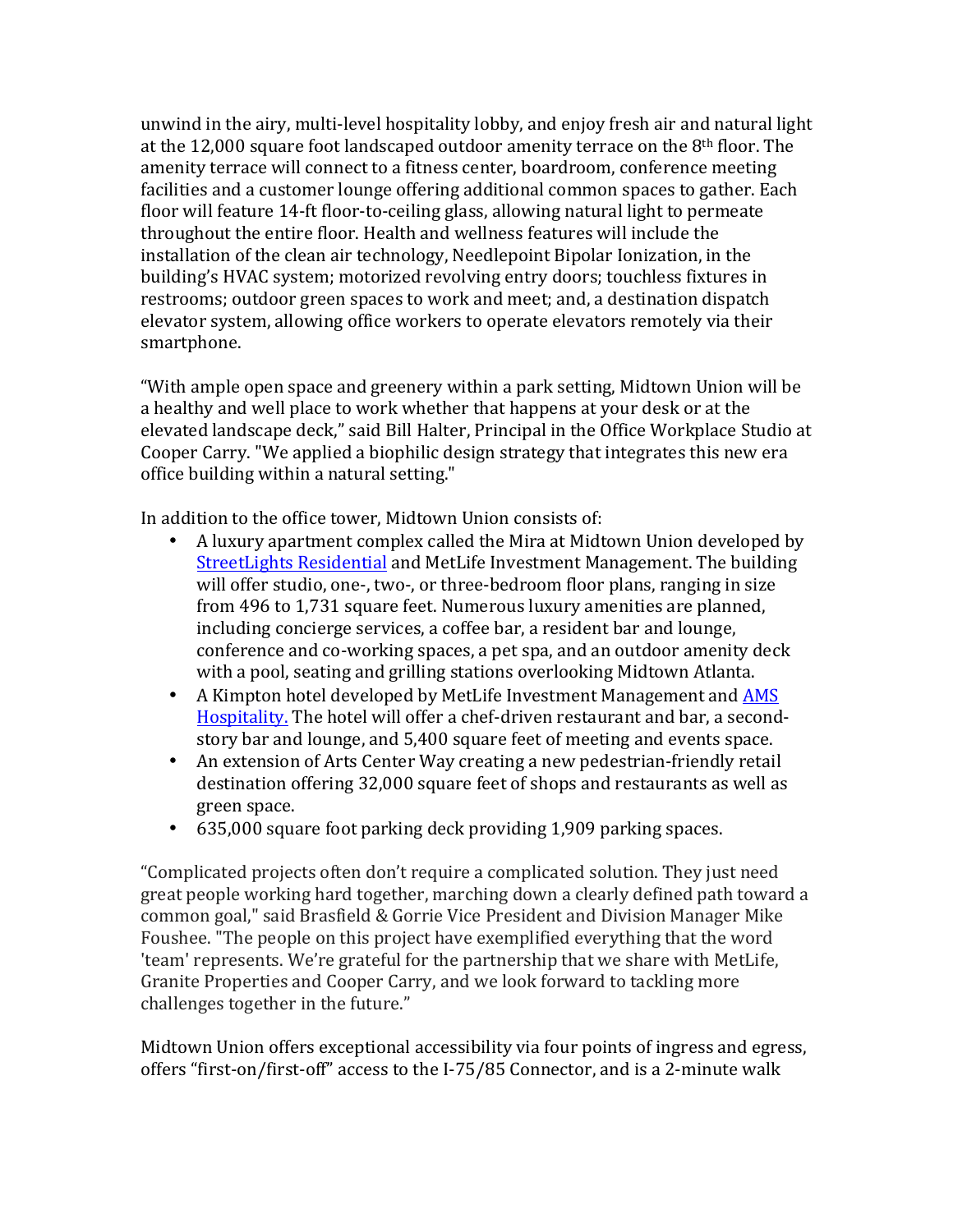from the Arts Center MARTA Station, providing an alternative for tenants, visitors, residents and guests.

Midtown Union's office building is 50 percent leased. The office and retail spaces are being leased by Brooke Dewey and Adam Viente (office) and Coleman Morris (retail) of ILL.

#### **About MetLife Investment Management**

MetLife Investment Management, MetLife, Inc.'s (NYSE: MET) institutional asset management business, is a global fixed income, private capital and real estate investment manager providing tailored investment solutions to institutional investors worldwide. MetLife Investment Management provides public and private pension plans, insurance companies, endowments, funds and other institutional clients with a range of bespoke investment and financing solutions that meet a range of long-term investment objectives and risk-adjusted returns over time. For more information, visit https://investments.metlife.com.

#### **About MetLife**

MetLife, Inc. (NYSE: MET), through its subsidiaries and affiliates ("MetLife"), is one of the world's leading financial services companies, providing insurance, annuities, employee benefits and asset management to help its individual and institutional customers navigate their changing world. Founded in 1868, MetLife has operations in more than 40 markets globally and holds leading positions in the United States, Japan, Latin America, Asia, Europe and the Middle East. For more information, visit www.metlife.com.

### **About Granite Properties**

Granite Properties is a privately held commercial real estate investment, development and management company founded in 1991. Granite owns more than 10 million square feet of high quality office space in Dallas, Houston, Atlanta, Denver, Southern California and Nashville. Granite is an established investor, developer and manager with a focus on sustainable, high-quality projects. More than \$7.7 billion in real estate transactions and more than 28 million square feet of real estate development and acquisitions have been completed by Granite. Current plans for acquisition and development projects in Atlanta, Boston, Dallas, Houston and Southern California are valued at over \$1 billion. Granite focuses on creating extraordinary customer experiences through mixed-use environments, rich in amenities, customer-centric service, and innovative wellness features. The firm has been named as one of Fortune Magazine and Great Place to Work Best Workplaces for the last nine consecutive years. For more information, visit: www.graniteprop.com.

#### **About Brasfield & Gorrie**

Founded in 1964, Brasfield & Gorrie is one of the nation's largest privately held construction firms, providing general contracting, design-build, and construction management services for a wide variety of markets. We are skilled in construction